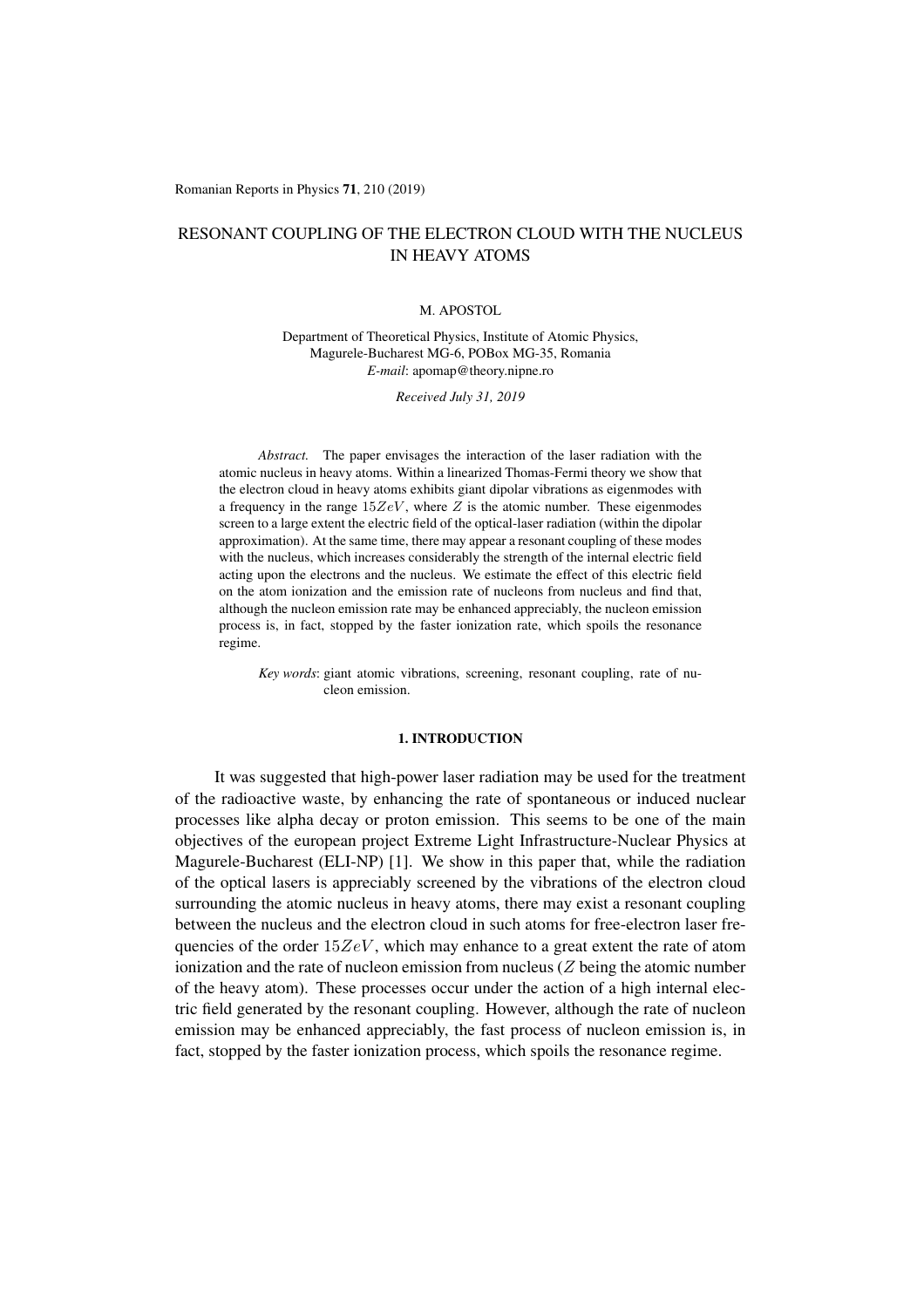## 2. THOMAS-FERMI THEORY OF HEAVY ATOMS

We start with heavy atoms with the atomic numbers  $Z \gg 1$ . The most convenient approach to these atoms is the Thomas-Fermi theory [2]. The kinetic energy of a free electron gas is  $V(\hbar^2 k_F^5/10\pi^2 m)$ , where *V* is the volume,  $k_F$  is the Fermi wavevector and *m* is the mass of the electron ( $\hbar$  denotes the Planck constant); if  $k_F$ varies in space and if the gas is sufficiently dense, we have a local free electron gas with the kinetic energy  $\Delta V(\hbar^2 k_F^5/10\pi^2 m)$ ; then, the total kinetic energy may be written as

$$
E_{kin} = \int d\mathbf{r} \frac{\hbar^2 k_F^5}{10\pi^2 m} , \qquad (1)
$$

or, using the density  $n = k_F^3/3\pi^2$ ,

$$
E_{kin} = \int d\mathbf{r} \frac{3(3\pi^2)^{2/3}}{10} \frac{\hbar^2}{m} n^{5/3} ; \qquad (2)
$$

the total energy of a heavy atom can be written as

$$
E = \int d\mathbf{r} \varepsilon_{kin}(n) - Ze^2 \int d\mathbf{r} \frac{n(\mathbf{r})}{r} + \frac{1}{2} e^2 \int d\mathbf{r} d\mathbf{r}' \frac{n(\mathbf{r})n(\mathbf{r}')}{|\mathbf{r} - \mathbf{r}'|}, \qquad (3)
$$

where  $\varepsilon_{kin}(n) = [3(3\pi^2)^{2/3}/10]\hbar^2 n^{5/3}/m$  is the local kinetic energy; the second term on the right in equation (3) is the Coulomb electron-nucleus attraction and the third term is the Coulomb electron-electron repulsion;  $-e$  is the charge of the electron.

The first-order variation of this energy is

$$
\delta E^{(1)} = \int d\mathbf{r} \frac{\partial \varepsilon_{kin}}{\partial n} \delta n - Ze^2 \int d\mathbf{r} \frac{\delta n}{r} + e^2 \int d\mathbf{r} d\mathbf{r}' \frac{n(\mathbf{r}')}{|\mathbf{r} - \mathbf{r}'|} \delta n ; \tag{4}
$$

at equilibriun it should be zero, *i.e.*

$$
\frac{\partial \varepsilon_{kin}}{\partial n} - \frac{Ze^2}{r} + e^2 \int d\mathbf{r}' \frac{n(\mathbf{r}')}{|\mathbf{r} - \mathbf{r}'|} = 0 ; \qquad (5)
$$

this equation gives the equilibrium density  $n_0(\mathbf{r})$ . A convenient way of solving equation (5) is to introduce the self-consistent potential

$$
\varphi(\mathbf{r}) = \frac{Ze}{r} - e \int d\mathbf{r}' \frac{n(\mathbf{r}')}{|\mathbf{r} - \mathbf{r}'|}
$$
(6)

and notice that it satisfies the Poisson equation

$$
\Delta \varphi = -4\pi Z e \delta(\mathbf{r}) + 4\pi e n(\mathbf{r}) ; \qquad (7)
$$

equation (5) becomes

$$
\frac{\partial \varepsilon_{kin}}{\partial n} - e\varphi = 0 \tag{8}
$$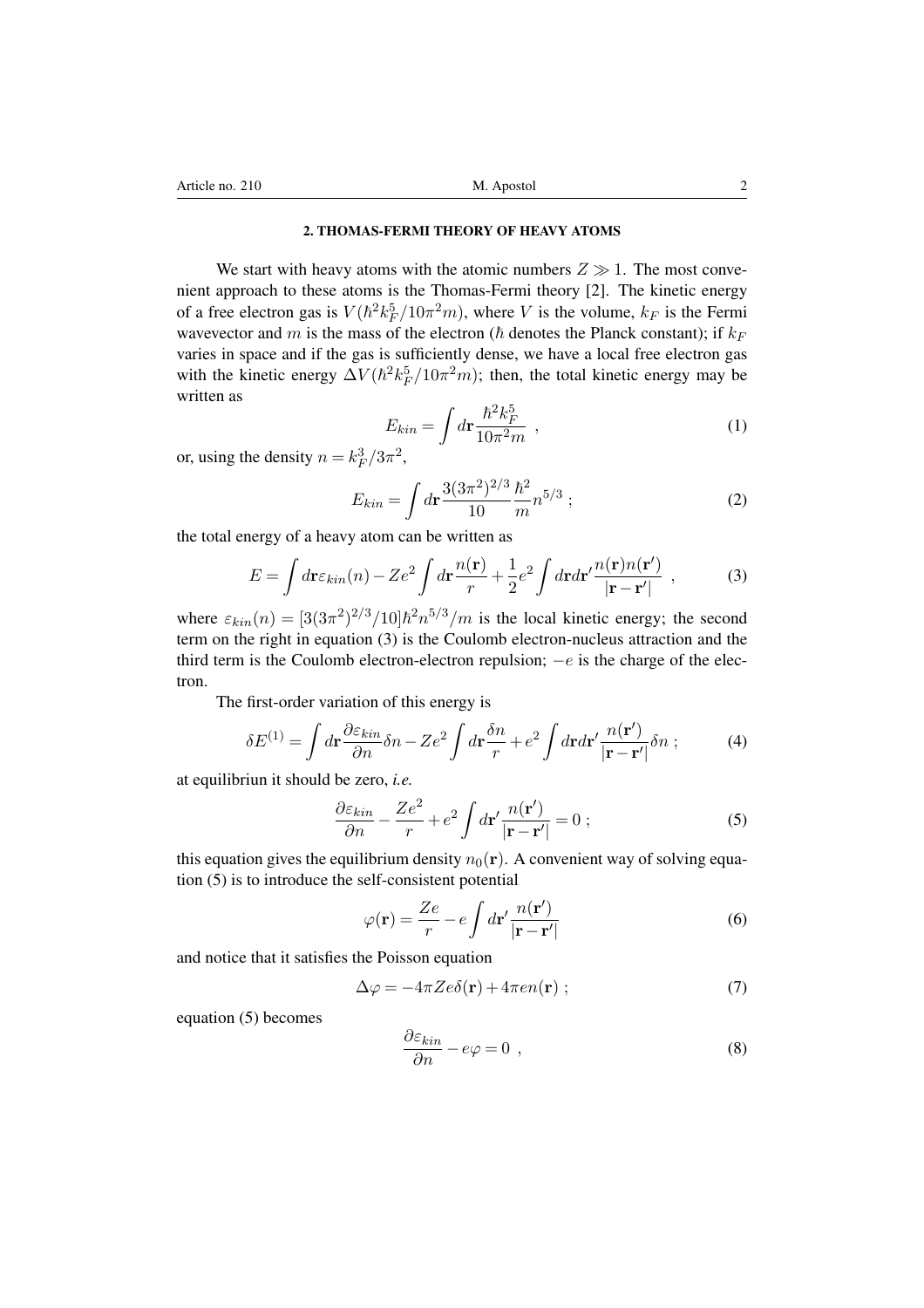*i.e.*

$$
(3\pi^2)^{2/3}\frac{\hbar^2}{2m}n^{2/3} - e\varphi = 0 , \qquad (9)
$$

*or*

$$
\frac{\hbar^2 k_F^2}{2m} - e\varphi = 0 \tag{10}
$$

this is the basic equation of the Thomas-Fermi theory model; since it gives  $k_F \sim \varphi^{1/2}$ and  $n \sim \varphi^{3/2}$  we call it the 3/2-Thomas-Fermi model. As it is well known, this model does not bind the electrons about the nucleus [3, 4].

The basic assumption of the Thomas-Fermi model is a slightly inhomogeneous electron gas; in accordance with this assumption, we write  $k_F^2 = 2\overline{k}_F k_F$  and  $k_F^3 =$  $3\bar{k}_F^2 k_F$ , where  $\bar{k}_F$  is a parameter; also, we introduce the parameter  $q^2 = 4\bar{k}_F/\pi a_H$ , where  $a_H = \hbar^2/m e^2$  is the Bohr radius; we get  $n = (q^2/4\pi e)\varphi$  and a linearized Poisson equation

$$
\Delta \varphi = -4\pi Z e \delta(\mathbf{r}) + q^2 \varphi \tag{11}
$$

(equation (7)) with the solution  $\varphi = (Ze/r)e^{-qr}$  and  $n = (Zq^2/4\pi r)e^{-qr}$ .

Making use of this solution in the total energy given by equation (3) and linearizing its expresion with respect to  $k_F$ , we get the total energy (equation (3))

$$
E_q = \frac{\pi^2}{32} a_H^3 Z e^2 q^4 - \frac{3}{4} Z^2 e^2 q \tag{12}
$$

where the first term on the right in equation  $(12)$  is the kinetic energy and the second term is the potential energy. This energy reaches the minimum value

$$
E = -\frac{27}{8(6\pi)^{2/3}} Z^{7/3} \frac{e^2}{a_H} = -0.42 Z^{7/3} \frac{e^2}{a_H} = -11.4 Z^{7/3} eV \tag{13}
$$

for the optimal value

$$
q = (6/\pi^2)^{1/3} \frac{Z^{1/3}}{a_H} = 0.85 \frac{Z^{1/3}}{a_H}
$$
 (14)

of the variational parameter *q*; (another useful formula is  $E = -(9/16)Z^2e^2q$ , where *q* is given by equation (14)). Adding quantum-mechanical corrections, we get the binding energy  $-16Z^{7/3}eV$ , in agreement with the empirical binding energy [5, 6]. The self-consistent potential  $\varphi = (Ze/r)e^{-qr}$  and the equilibrium density  $n_0 =$  $(Zq^2/4\pi r)e^{-qr}$  correspond to *q* given by equation (14). We can see that the electron density in heavy atoms is concentrated in the region  $r < R$ , where R is given by  $qR = 1$ , *i.e.*  $R = (\pi^2/6)^{1/3} a_H/Z^{1/3}$ , which is a much smaller radius of the atom than the Bohr radius  $a_H$  ( $Z \gg 1$ ). The parameter q given by equation (14) is the Thomas-Fermi screening wavevector and the radius *R* is the Thomas-Fermi screening wavelength.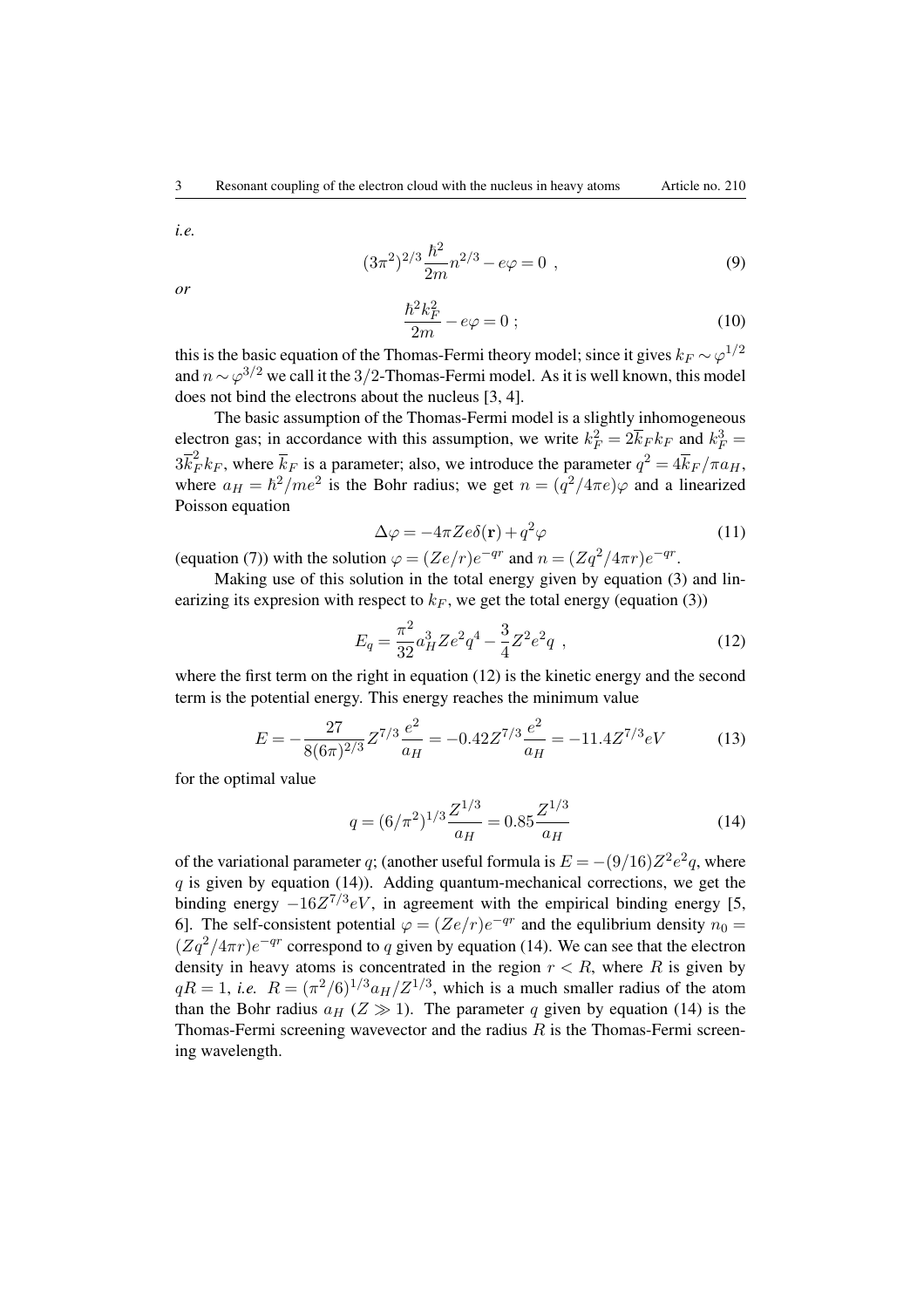#### 3. GIANT DIPOLE VIBRATIONS

The motion of the electrons as a whole implies a small change  $\delta R$  in the radius *R*, given by a displacement  $u = \delta R$ , such that the equilibrium condition  $qR = 1$  is preserved and  $\delta q = -q^2 u$ . The change in the energy given by equation (13) (which arises solely from the kinetic energy) is

$$
\delta E = \frac{27}{4\pi^2} \frac{Z^3 e^2}{a_H^3} u^2 ; \tag{15}
$$

this energy corresponds to a frequency  $\omega_0$  given by  $\delta E = \frac{1}{2}M\omega_0^2 u^2$ , where  $M = Zm$ is the total mass of the electrons; we get the frequency

$$
\omega_0 = \left(\frac{27}{2\pi^2}\right)^{1/2} \frac{Ze}{\sqrt{ma_H^3}} \simeq 4.5Z \times 10^{16} s^{-1} \; ; \tag{16}
$$

it corresponds to an energy  $\hbar \omega_0 \simeq 28Z(eV)$ , which is in the range of moderate Xrays. This is a plasma frequency. The wavelength  $\lambda_0 = 2\pi c/\omega_0 \simeq (4.2/Z) \times 10^{-6}$  *cm* is still much longer than the dimension of the atom  $(c = 3 \times 10^{10} \text{cm/s}$  is the speed of light). For numerical estimates we use the values  $e = 4.8 \times 10^{-10}$ esu,  $m = 10^{-27}$ q,  $\hbar = 10^{-27} erg \cdot s.$ 

The  $\omega_0$ -vibrations are breathing eigenmodes of the electron cloud; they are subject to a small, natural, damping caused by their radiating energy. Since they imply the motion of the electron cloud as a whole with respect to the nucleus, we may call them giant atomic dipolar vibrations. Higher-order terms in the expansion of the energy with respect to the parameter *q* gives non-linearities which may lead to ionization [6].

Similar considerations can be made for ions; if the ion charge is  $-ze$  the frequency given by equation (16) is modified by  $Z \rightarrow Z + z/3$ , which does not imply an appreciable change [6].

#### 4. SCREENING AND RESONANCE

Let us assume that the atom is placed in an external laser field; in the dipolar approximation only the oscillating electric field  $\mathbf{E} = \mathbf{E}_0 \sin \omega t$  is relevant, where  $\mathbf{E}_0$ is the amplitude of the electric field and  $\omega$  is the frequency of the laser radiation. Let us assume that the electric field is directed along the *z*-axis; it produces a displacement *u* of the electron cloud as a whole, directed along the *z*-axis; the local radial displacement is  $u\cos\theta$ , where  $\theta$  is the angle made by the radius with the *z*-axis; the integration of  $u^2 \cos^2 \theta$  over  $\theta$  in the total energy (equation (15)) gives a factor 1/3, which means that the eigenfrequency is changed from  $\omega_0$  given by equation (16) to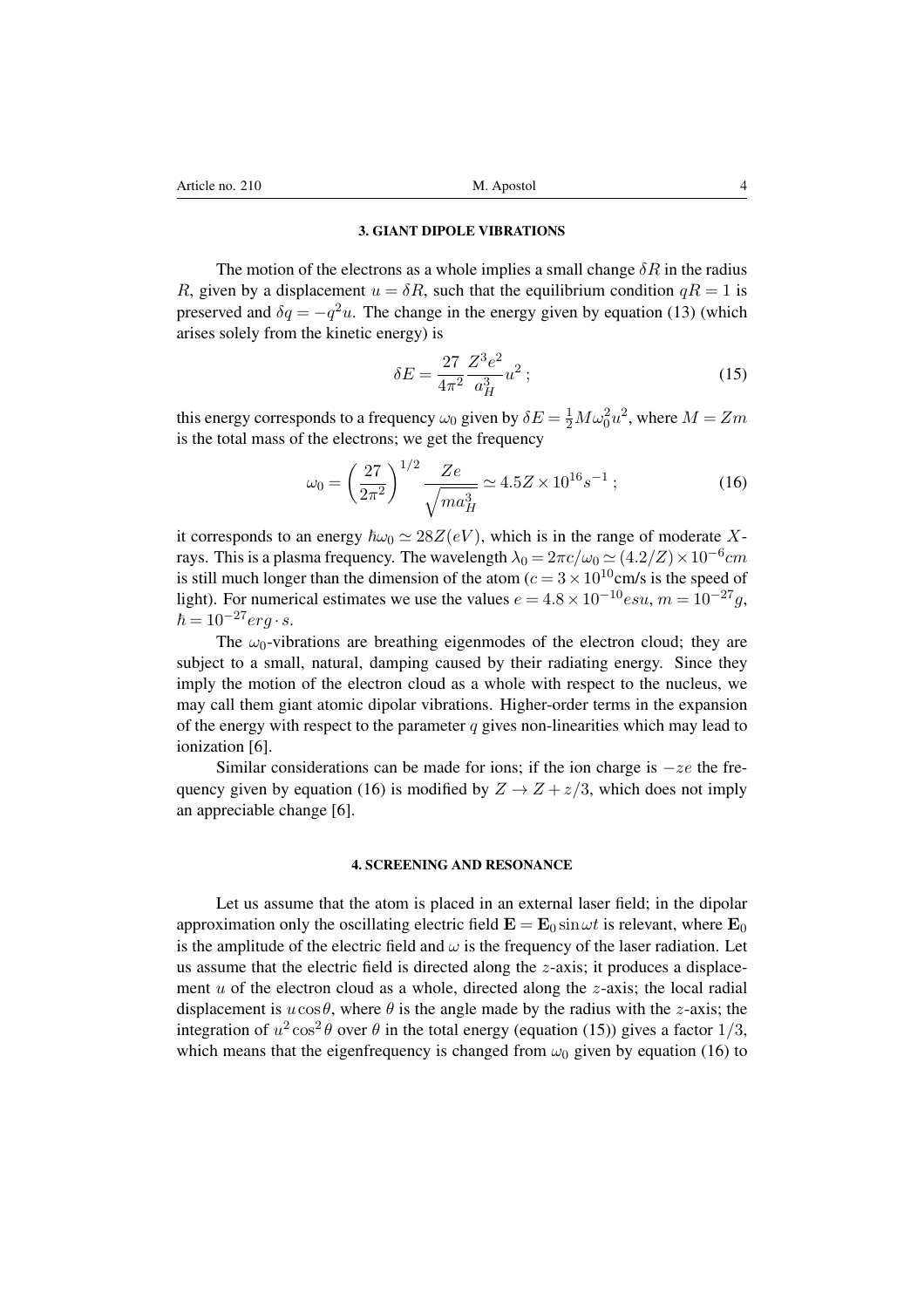$\omega_0/\sqrt{3}$  ( $\simeq 15Z(eV)$ ). We write the square of this frequency as

$$
\omega_0^2 = \frac{9}{2\pi^2} \frac{Z^2 e^2}{m a_H^3} = \frac{4\pi \overline{n} e^2}{m} , \qquad (17)
$$

where the average density is  $\bar{n} = (9/8\pi^3)Z^2/a_H^3$ . Indeed, the average density is given by  $\overline{n} = \overline{k}_F^3/3\pi^2$ , which, using  $\overline{k}_F = \pi a_H q^2/4$  and *q* given by equation (14), becomes  $\bar{n} = (3\pi^2/16)Z^2/a_H^3$ ; it is similar with the average density given by equation (17). We can see that the average density corresponds to the number of electrons *Z* confined to a volume with the dimension of the order  $a_H/Z^{1/3}$  (screening wavelength). Making use of the eigenfrequency given by equation (17), we can write the equation of motion for the displacement *u* as

$$
\ddot{u} + \omega_0^2 u = -\frac{eE_0}{m}\sin\omega t \; ; \tag{18}
$$

the solution of this equation (with vanishing initial conditions) is

$$
u = \frac{eE_0}{m(\omega^2 - \omega_0^2)} \left( \sin \omega t - \frac{\omega}{\omega_0} \sin \omega_0 t \right) . \tag{19}
$$

Let us assume an assembly of electrical charges *q* at equilibrium, subject to a local displacement u; such a displacement produces a density change  $\delta n = -ndiv$ **u**, where  $n$  is the equilibrium density; it follows that we have a charge density imbalance  $\delta \rho = -nqdiv$ **u** and a current density  $\delta \mathbf{i} = nq\dot{\mathbf{u}}$ ; the Gauss equation reads  $div$ **E**  $-4\pi$ *nqdivu*, where **E** is the electric field generated by this charge imbalance; or  $div(\mathbf{E} + 4\pi nq\mathbf{u}) = 0$ . Therefore, the polarization of the assembly is  $\mathbf{P} = nq\mathbf{u}$ . If the time variations of u are slow, *i.e.* if the frequency  $\omega$  of the displacement u is such that  $\omega \ll c/l$ , where *l* is the dimension of the assembly, then the Gauss equation has the solution  $\mathbf{E}_i = -4\pi \mathbf{P} = -4\pi n q \mathbf{u}$ ;  $\mathbf{E}_i$  is the internal (depolarizing) field. We note that this field appears even if the displacement is uniform, due to the variation of the displacement at the surface of the assembly (if any); it is a dipolar field. For atoms, it is due to the displacement of the electron cloud with respect to the atomic nucleus [7]. We apply these considerations to the displacement given by equation (19), with  $q = -e$  and  $n = \overline{n}$ ; we get the polarization

$$
P = -\frac{\overline{n}e^2 E_0}{m(\omega^2 - \omega_0^2)} \left( \sin \omega t - \frac{\omega}{\omega_0} \sin \omega_0 t \right)
$$
 (20)

(whence we can derive the dynamic polarizability of the atom), the internal electric field

$$
E_i = \frac{\omega_0^2 E_0}{\omega^2 - \omega_0^2} \left( \sin \omega t - \frac{\omega}{\omega_0} \sin \omega_0 t \right)
$$
 (21)

and the total electric field inside the atom

$$
E_t = E_i + E = \frac{\omega^2}{\omega^2 - \omega_0^2} E_0 \sin \omega t - \frac{\omega \omega_0}{\omega^2 - \omega_0^2} E_0 \sin \omega_0 t ; \qquad (22)
$$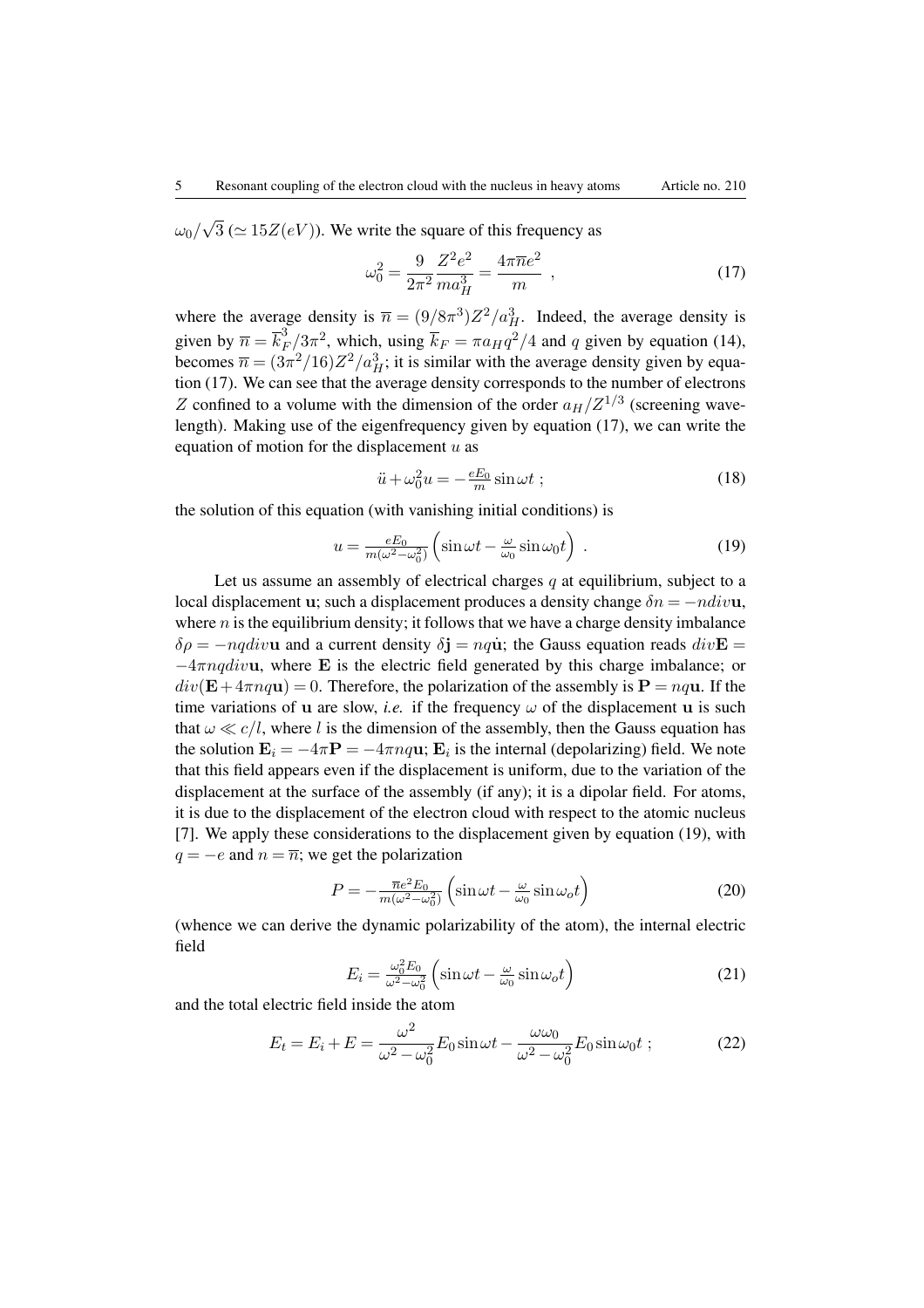for  $\omega \ll \omega_0$ , it can be written as

$$
E_t \simeq -\frac{\omega^2}{\omega_0^2} E_0 \sin \omega t + \frac{\omega}{\omega_0} E_0 \sin \omega_0 t \ . \tag{23}
$$

We can see that the electric feld of the optical-laser radiation, with frequency  $\omega \ll \omega_0$ , is appreciably reduced by the screening caused by the motion of the atomic electron cloud; its amplitude is of the order  $\simeq (\omega^2/\omega_0^2)E_0$ ; for  $\omega = 10^{15}s^{-1}$  and  $\omega_0 = 2.6 \times$  $10^{16}Zs^{-1}$ ( $\simeq 15 \times ZeV$ ) the amplitude of the total field becomes  $\simeq (10^{-3}/Z^2)E_0$ , which, for heavy atoms, is much smaller than the amplitude  $E_0$  of the external field. At the same time, we notice the occurrence inside the atom of an electric field oscillating with the (higher) eigenfrequency  $\omega_0$ , induced by the external field; its amplitude is reduced by a factor  $\simeq (\omega/\omega_0)E_0$ . We note that the use of various averaging procedures does not affect the result, since the restoring force per unit mass in the equation of motion (18) is  $\omega_0^2 u = eE_i/m$ , irrespective of the various values of the average density, a condition satisfied by equations (19) and (21).

The frequency  $\omega_0 = 2.6 \times 10^{16} Z s^{-1}$  (equation (17)) corresponds to a radiation wavelength  $\simeq (7.25/Z) \times 10^{-6}$ cm; the dipolar approximation is still valid for such wavelengths. It is easy to see that the limit  $\omega \to \omega_0$  in equation (22) gives

$$
E_r = \frac{1}{2} \left( \sin \omega_0 t + \omega_0 t \cos \omega_0 t \right) \times E_0 ; \qquad (24)
$$

we can see that the total field increases indefinitely at resonance in a short time interval, as expected. It arises from the internal field generated by the electrons, displaced as a whole (also, the displacement, the polarization and the internal field given by equations (19)-(21) are very large at resonance). Therefore, we may consider a high electric field acting upon the nucleus, oscillating with the (high) eigenfrequency  $\omega_0$ of the electron cloud.

# 5. LOCAL DYNAMICS OF THE ELECTRON CLOUD

For higher values of *Z* (higher frequencies  $\omega_0$ ) local variations of the electron cloud may appear, which bring corrections to the global dynamics described above (which assumed that the electrons move as a whole). This amounts to go beyond the dipolar approximation in treating the atomic electron cloud. It is worth noting in this case that the magnetic field must be included in the dynamics of the electron; in fact, the electromagnetic field behaves in this case as a collection of photons (*e.g.*, *X*-rays or gamma rays), and their interaction with the electrons is quantum-mechanical; in addition, we note that the linearized Thomas-Fermi theory is not valid for distances too close to the atomic nucleus, where quantum-mechanical corrections should be included. Consequently, we may leave aside such small spatial variations of the electron density. On the other hand, we notice that the number of electrons inside the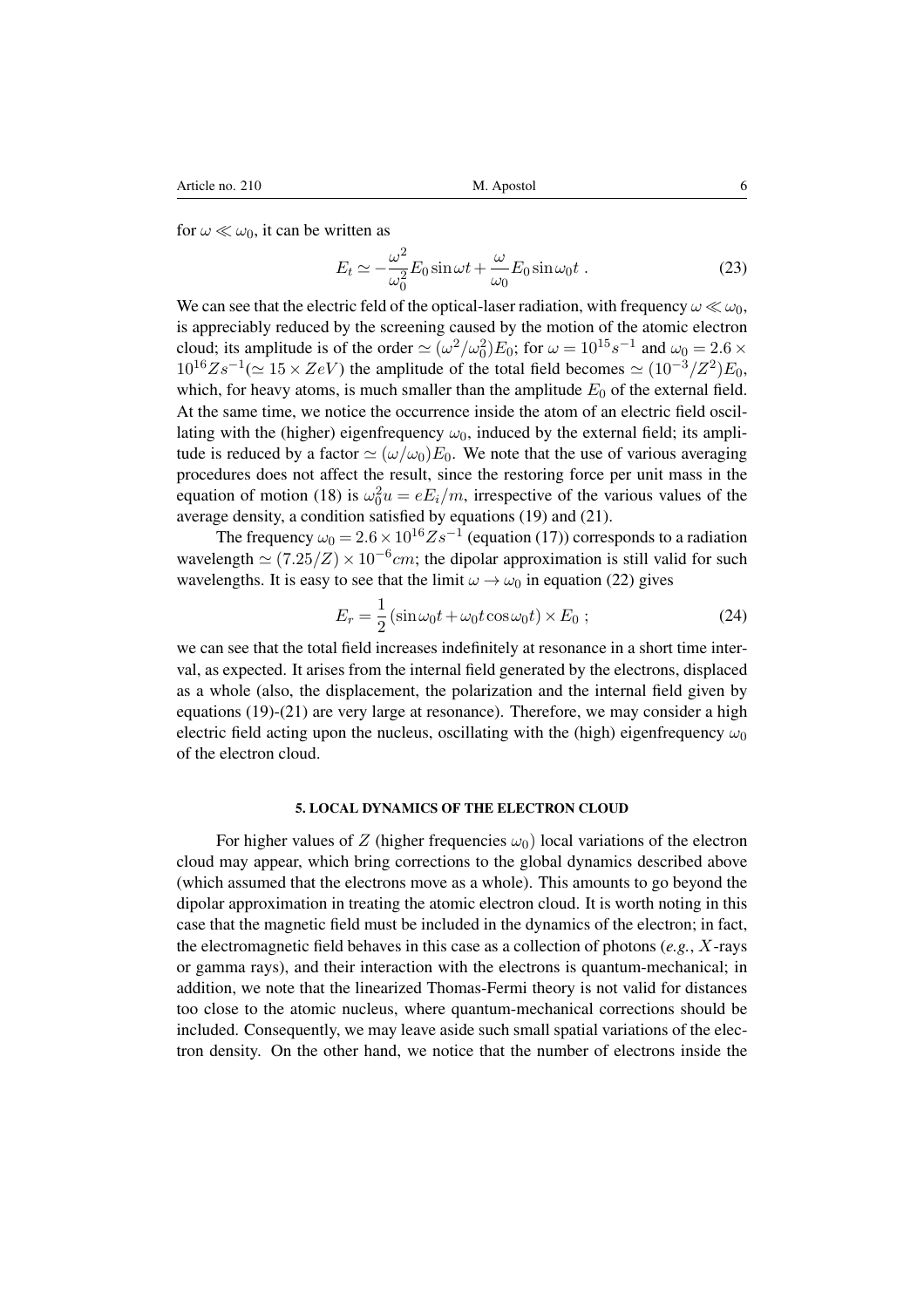sphere with radius *R* is  $Z(1-2/e) \simeq 0.27Z$ , while the number of electrons outside this sphere is  $2Z/e \simeq 0.73Z$ ; therefore, we can see that it is meaningful to consider electromagnetic fields with small spatial variations (long wavelengths), which affect mainly the tail of the electron density in heavy atoms; in this case, we may neglect the magnetic field, a treatment which may be termed a quasi-dipolar approximation. The resonance described above corresponds to the dipolar approximation, or, at most, to the quasi-dipolar approximation. We present below a description of the local dynamics of the atomic electron cloud in the quasi-dipolar approximation.

The second-order variation of the total energy *E* given by equaton (3) is

$$
\delta E^{(2)} = \frac{1}{2} \int d\mathbf{r} \frac{\partial^2 \varepsilon_{kin}}{\partial n^2} (\delta n)^2 + \frac{1}{2} e^2 \int d\mathbf{r} d\mathbf{r}' \frac{\delta n(\mathbf{r}) \delta n(\mathbf{r}')}{|\mathbf{r} - \mathbf{r}'|} , \qquad (25)
$$

where the derivatives are taken for  $n = n_0$ . We represent the density variations as  $\delta n = -n_0div$ **u**, where **u**(*t*,**r**) is a displacement field; these variations ensure the conservation of the total number of electrons; the second-order variation of the total energy becomes

$$
\delta E^{(2)} = \frac{1}{2} \int d\mathbf{r} \frac{\partial^2 \varepsilon_{kin}}{\partial n^2} n_0^2 (div\mathbf{u})^2 +
$$
  
 
$$
+ \frac{1}{2} e^2 \int d\mathbf{r} d\mathbf{r}' n_0(r) n_0(r') \frac{div[\mathbf{u}(\mathbf{r})] \cdot div[\mathbf{u}(\mathbf{r}')]}{|\mathbf{r} - \mathbf{r}'|};
$$
 (26)

together with the kinetic energy

$$
T = \frac{m}{2} \int d\mathbf{r} n_0 \dot{u}^2
$$
 (27)

of the displacement field u, we get the Lagrangian of this field

$$
L = \frac{m}{2} \int d\mathbf{r} n_0 \dot{u}^2 - \frac{1}{2} \int d\mathbf{r} \frac{\partial^2 \varepsilon_{kin}}{\partial n^2} n_0^2 (div \mathbf{u})^2 -
$$
  

$$
-\frac{1}{2} e^2 \int d\mathbf{r} d\mathbf{r}' n_0(r) n_0(r') \frac{div[\mathbf{u}(\mathbf{r})] \cdot div[\mathbf{u}(\mathbf{r}')]}{|\mathbf{r} - \mathbf{r}'|}.
$$
 (28)

Therefore, the equation of motion for the field u is

$$
mn_0 \ddot{\mathbf{u}} - grad \left[ \left( \frac{\partial^2 \varepsilon_{kin}}{\partial n^2} \right) n_0^2 div \mathbf{u} \right] -
$$
  

$$
-e^2 grad \left[ n_0 \int d\mathbf{r}' \frac{n_0(r') div[\mathbf{u}(\mathbf{r}')]}{|\mathbf{r} - \mathbf{r}'|} \right] = n_0 \mathbf{F}_{ex} ,
$$
 (29)

where  $\mathbf{F}_{ex}$  is the external force; or

$$
m\ddot{\mathbf{u}} - \frac{(3\pi^2)^{2/3}\hbar^2}{3mn_0} grad\left(n_0^{5/3}div\mathbf{u}\right) -
$$
  

$$
-\frac{e^2}{n_0} grad\left[n_0 \int d\mathbf{r}' \frac{n_0(r')div[\mathbf{u}(\mathbf{r}')]}{|\mathbf{r} - \mathbf{r}'|}\right] = \mathbf{F}_{ex}.
$$
 (30)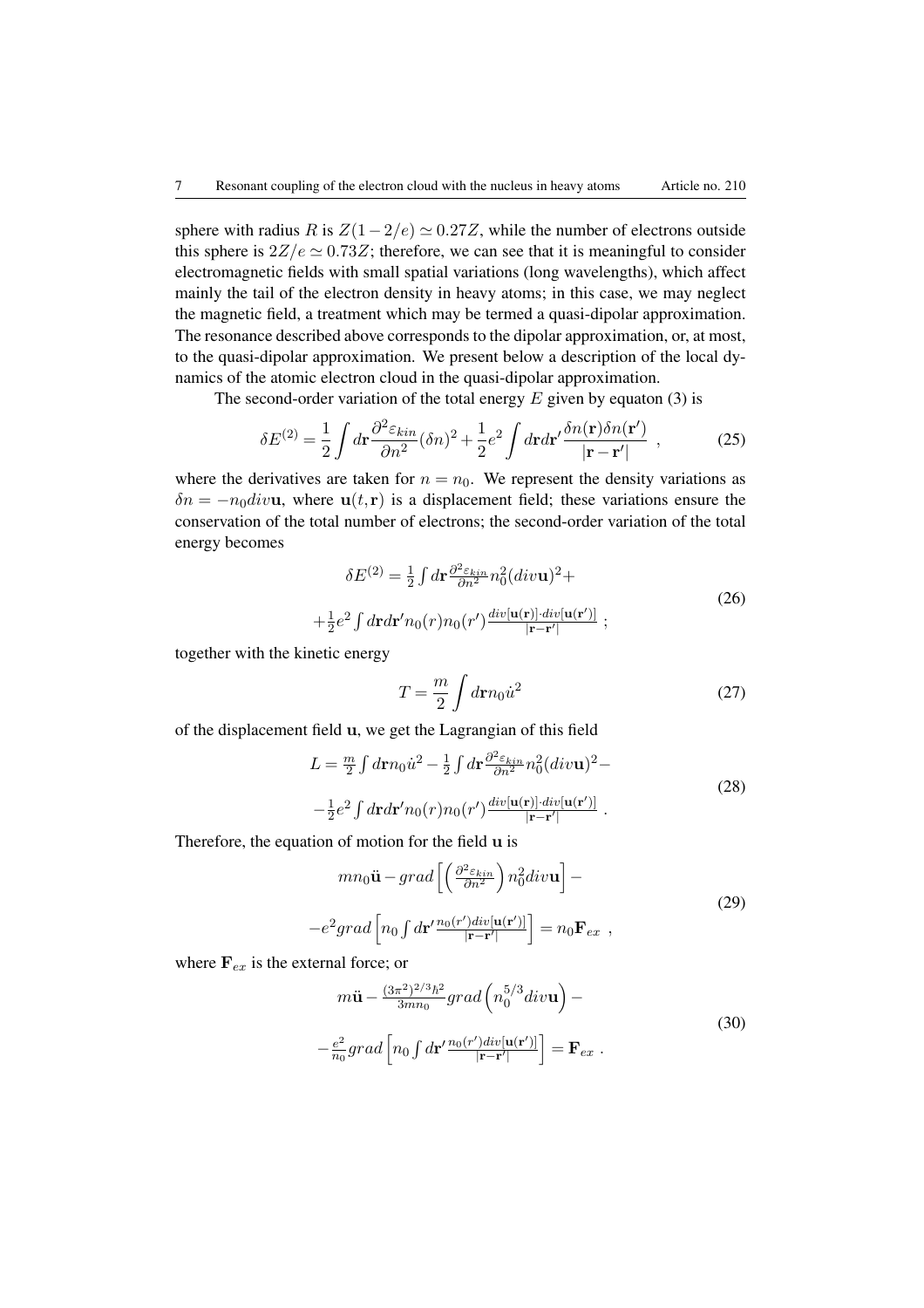In the quasi-dipolar approximation (long-wavelength limit) we may take for the density  $n_0$  the average density  $\overline{n} = \overline{k}_F^3 / 3\pi^2 = 3Z^2 / 16\pi^3 a_H^3$  (according to equation (17)); equation (30) becomes

$$
m\ddot{\mathbf{u}} - \frac{(3\pi^2)^{2/3}\hbar^2}{3m} n_0^{2/3} grad \cdot div \mathbf{u} - e^2 n_0 grad \int d\mathbf{r}' \frac{div[\mathbf{u}(\mathbf{r}')]}{|\mathbf{r} - \mathbf{r}'|} = \mathbf{F}_{ex} \ ; \tag{31}
$$

for an external plane wave  $\mathbf{F}_{ex} = -e\mathbf{E}_0e^{-i\omega t + i\mathbf{kr}}$  ( $c/\omega \gg a_H/Z^{1/3}$ ) the solution is  $u = u_0e^{-i\omega t + i\mathbf{k}\mathbf{r}}$ ; the amplitude of the displacement field is given by

$$
\omega^2 \mathbf{u}_0 - \omega_0^2 \frac{(\mathbf{k} \mathbf{u}_0) \mathbf{k}}{k^2} - v^2 (\mathbf{k} \mathbf{u}_0) \mathbf{k} = e \mathbf{E}_0 ,
$$
 (32)

where

$$
\omega_0^2 = \frac{3}{4\pi^2} \frac{Z^2 e^2}{m a_H^3} \tag{33}
$$

and

$$
v^2 = \frac{3^{1/3}}{(16\pi)^{2/3}} \frac{\hbar^2 Z^{4/3}}{m^2 a_H^2} \,. \tag{34}
$$

We can see that the longitudinal displacement is

$$
\mathbf{u}_0 = \frac{e\mathbf{E}_0}{\omega^2 - \Omega^2} \tag{35}
$$

with the frequency of the eigenmodes given by

$$
\Omega^2 = \omega_0^2 + v^2 k^2 \; ; \tag{36}
$$

these modes are dispersive plasmons; they are the breathing modes derived above (now dispersive) with corrections arising from local dynamics. The plasma frequency  $\omega_0$  given by equation (33) is comparable with the plasma frequency given by equations (16) and (17); it arises from the Coulomb repulsion (at equilibrium; the Fourier transform of the Coulomb potential is involved in its expression). The velocity  $v (v \ll c)$  arises from the variation of the kinetic energy. Equation (35) shows that the screening is present, as described above; the full solution of equation (31) includes the excitation of the eigenmodes too. From equation (32) we can see that the transverse modes are free. Therefore, the screening and the resonance effects of the dipolar approximation to the global vibrations of the electron cloud are preserved in the quasi-dipolar approximation, slightly modified by the local dynamics of the electron cloud. Also, we note that a global displacement  $u$  in equation (31) implies *grad* · *divu* of the order  $u/a^2$ , where  $a \simeq a_H/Z^{1/3}$ ; in this case the Coulomb repulsion in equation (31) is vanishing and the kinetic term gives a frequency  $\omega \simeq \omega_0$ .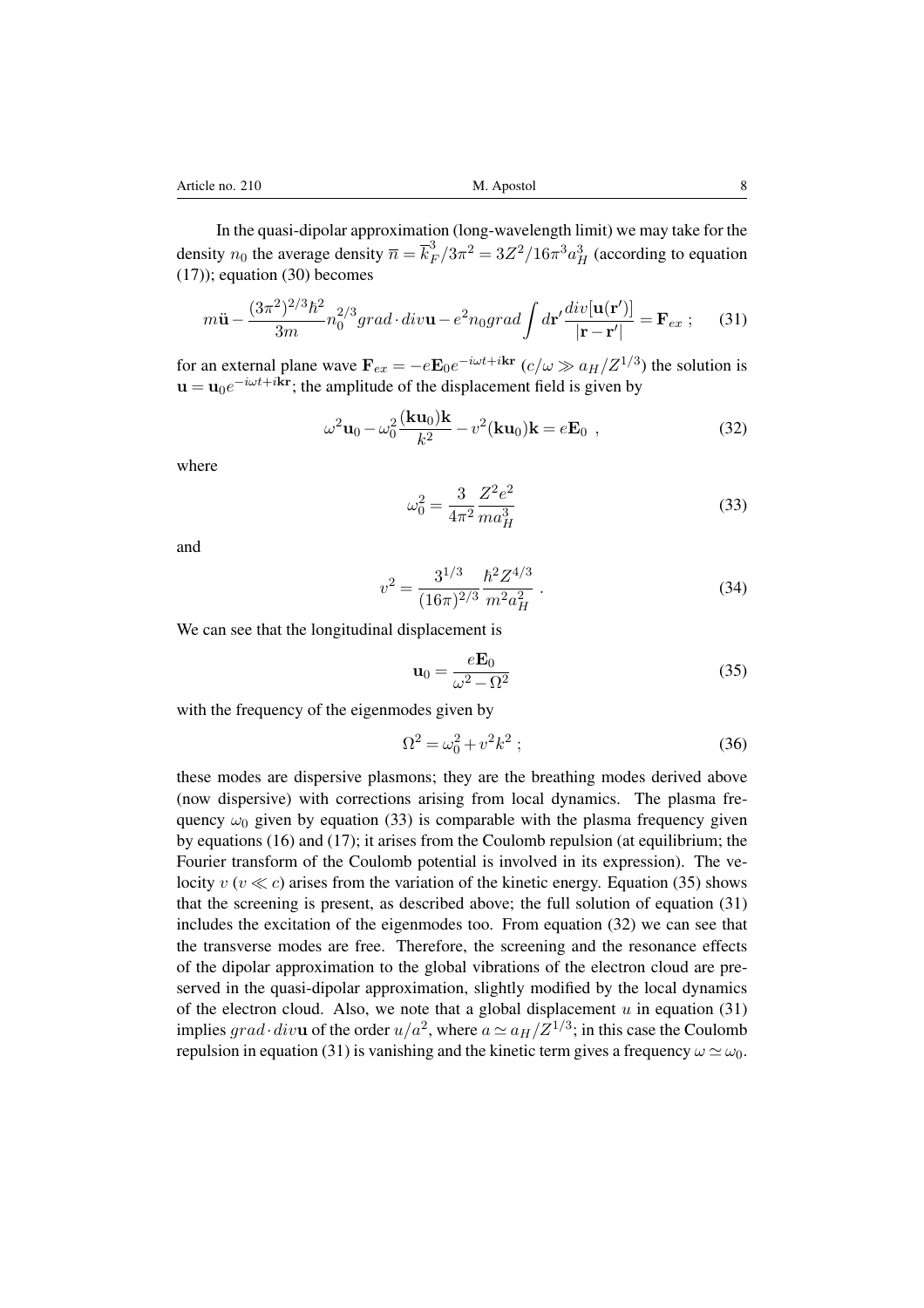## 6. FAST RATE OF NUCLEAR CHARGE EMISSION

According to the discussion above (equation (24)), we assume an electric field

$$
\mathbf{E} = \frac{1}{2} \mathbf{E}_{ex} \left( \omega t \cos \omega t + \sin \omega t \right) , \qquad (37)
$$

where  $\mathbf{E}_{ex}$  is the amplitude of the external field and  $\omega$  stands for  $\omega_0 = 2.6 \times 10^{16} Z s^{-1}$ given by equation (17); in order to preserve the dipolar approximation over the dimension *a* of the nucleus ( $a \approx 10^{-13}$ *cm*), we restrict the time *t* according to the inequality  $\omega t \ll \lambda/a \simeq (7.25/Z) \times 10^7$ , where  $\lambda$  is the wavelength corresponding to the frequency  $\omega$  ( $\omega_0$ ); this inequality ensures a low magnetic field, which may be neglected. We can see that the amplitude of the electric field acting upon the nucleus may reach values as high as  $(10^7/Z)\mathbf{E}_{ex}$ . The condition  $\omega t \ll \lambda/a$  is the dipolar condition in the context of the presence of the factor  $\omega t$  in the electric field. Indeed, the dipolar condition is  $\omega \ll c/a$ , which follows by comparing  $\frac{1}{c}$  $\frac{\partial E}{\partial t}$  with spatial derivatives of the form  $\frac{\partial E}{\partial r}$ ; for a typical wave-like behavior we get  $\frac{\omega}{c} \Delta E$  for the term with the time derivative and  $\Delta E/l$  for the latter, where  $l (= a)$  is the relevant distance. The inequality  $\omega \ll c/a$  is, in fact,  $\lambda \gg a$ , where we recognize the familiar dipolar condition (compare with the non-relativistic condition  $\omega t \gg a/\lambda$ ). In equation (37), the time variation  $\Delta E$  acquires an additional factor  $\omega t$ , such that the dipolar condition reads  $\omega(\omega t) \ll c/a$ , *i.e.*  $\omega t \ll \lambda/a$ . In fact, this condition is weak enough to include many oscillations ( $\omega t \gg 1$ ), since  $\lambda \gg a$ .

Also, we assume a simplified model of atomic nucleus, where the nucleons move in a mean field given by a potential  $V(\bf{r})$ . In the non-relativistic approximation the dipole Hamiltonian of a proton with charge *q* and mass *m* is

$$
H_d = H_0 - q\mathbf{r} \mathbf{E} , H_0 = \frac{1}{2m} p^2 + V(\mathbf{r}) , \qquad (38)
$$

where  $\bf{r}$  denotes the charge position and  $\bf{p}$  is the charge momentum. We consider the associated Schrödinger equation  $i\hbar \partial \psi / \partial t = H_d \psi$  and introduce the unitary transformation

$$
\psi = e^{iS_1} \phi , S_1 = \frac{1}{\hbar} \int_0^t dt' q \mathbf{r} \mathbf{E} = (q \mathbf{r} \mathbf{E}_{ex} / 2\hbar \omega) \omega t \sin \omega t , \qquad (39)
$$

where we recognize the vector potential  $\mathbf{A} = -(c\mathbf{E}_{ex}/2\omega)\omega t \sin \omega t$  ( $\mathbf{E} = -(1/c)\partial \mathbf{A}/\partial t$ ). The transformation given by equation (39) leads to  $\mathbf{p} \rightarrow \tilde{\mathbf{p}} = \mathbf{p} - q\mathbf{A}/c$  and the standard non-relativistic Hamiltonian

$$
\widetilde{H}_d = e^{-iS_1} H_d e^{iS_1} = \frac{1}{2m} \left( \mathbf{p} - \frac{q}{c} \mathbf{A} \right)^2 + V(\mathbf{r}) \tag{40}
$$

with the associated Schrödinger equation  $i\hbar\partial\phi/\partial t = \tilde{H}_d\phi$ . The transformation given by equation (39) is the well-known known Goeppert-Mayer transformation [8].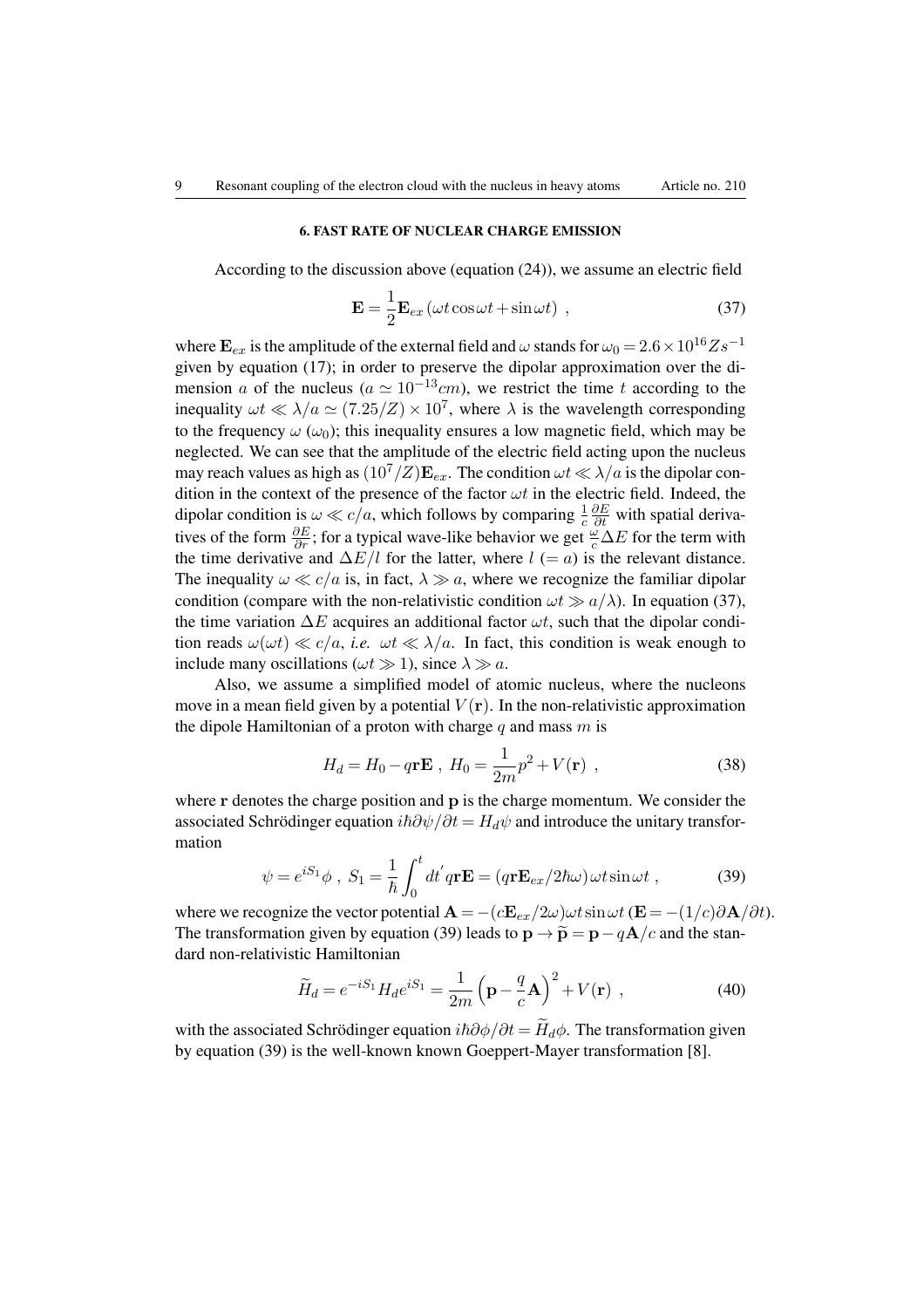Let us write

$$
\widetilde{H}_d = H_0 - \frac{q}{mc} \mathbf{p} \mathbf{A} + \frac{q^2}{2mc^2} A^2
$$
\n(41)

and continue with the unitary transformations [9]-[12]

$$
\phi = e^{iS_2} e^{iS_3} \chi \ , \ S_2 = -\frac{q^2}{2\hbar m c^2} \int_0^t dt' A^2 \ ,
$$
  

$$
S_3 = \frac{q}{\hbar m c} \int_0^t dt' \mathbf{p} \mathbf{A} = \frac{q}{2\hbar m \omega^2} \mathbf{E}_{ex} \mathbf{p} (\omega t \cos \omega t - \sin \omega t) \ ;
$$
 (42)

the generator  $S_2$  is irrelevant for our discussion below, so we give not its explicit expression. These transformations lead to the Schrödinger equation

$$
i\hbar \frac{\partial \chi}{\partial t} = \left[\frac{1}{2m}p^2 + \widetilde{V}(\mathbf{r})\right] \chi \tag{43}
$$

with the radiation-dressed potential

$$
\widetilde{V}(\mathbf{r}) = e^{-\frac{q}{2m\omega^2}(\omega t \cos \omega t - \sin \omega t) \cdot \mathbf{E}_{ex}grad} V(\mathbf{r}) . \tag{44}
$$

We proceed now to apply these results to the charge emission from the nucleus. Let us assume that the electric field E is directed along the *z*-axis. Then, equation (44) gives

$$
\widetilde{V}(x, y, z) = V + \zeta(t)V_1 + \frac{1}{2!}\zeta^2(t)V_2 + \dots =
$$
\n
$$
= V(x, y, z - \zeta(t)),
$$
\n(45)

where  $V_1 = \partial V / \partial z$ ,  $V_2 = \partial^2 V / \partial z^2$ , ... and

$$
\zeta(t) = \frac{qE_{ex}}{2m\omega^2} \left(\omega t \cos \omega t - \sin \omega t\right) \,. \tag{46}
$$

We can see that the potential  $\tilde{V}$  at the position of the charge is the original potential *V* at the position coordinate  $z - \zeta(t)$ , as if the charge is displaced in the potential  $V(\mathbf{r})$  by  $\zeta(t)$  along the *z*-coordinate [13]. The displacement  $\zeta(t)$  given by equation (46) is, in fact, the displacement

$$
\zeta(t) = -\frac{q}{m} \int_0^t dt_1 \int_0^{t_1} dt_2 E(t_2) , \qquad (47)
$$

where  $E(t)$  is the electric field given by equation (37), which shows that the equation of motion for the displacement  $\zeta$  is the classical equation of motion  $m\ddot{\zeta} = -qE$ .

It is convenient to write the displacement  $\zeta(t)$  given by equation (46) as

$$
\zeta(t) = \zeta_0 f(\omega t) , \ \zeta_0 = \frac{qE_{ex}}{2m\omega^2} ,
$$
  

$$
f(\omega t) = \omega t \cos \omega t - \sin \omega t .
$$
 (48)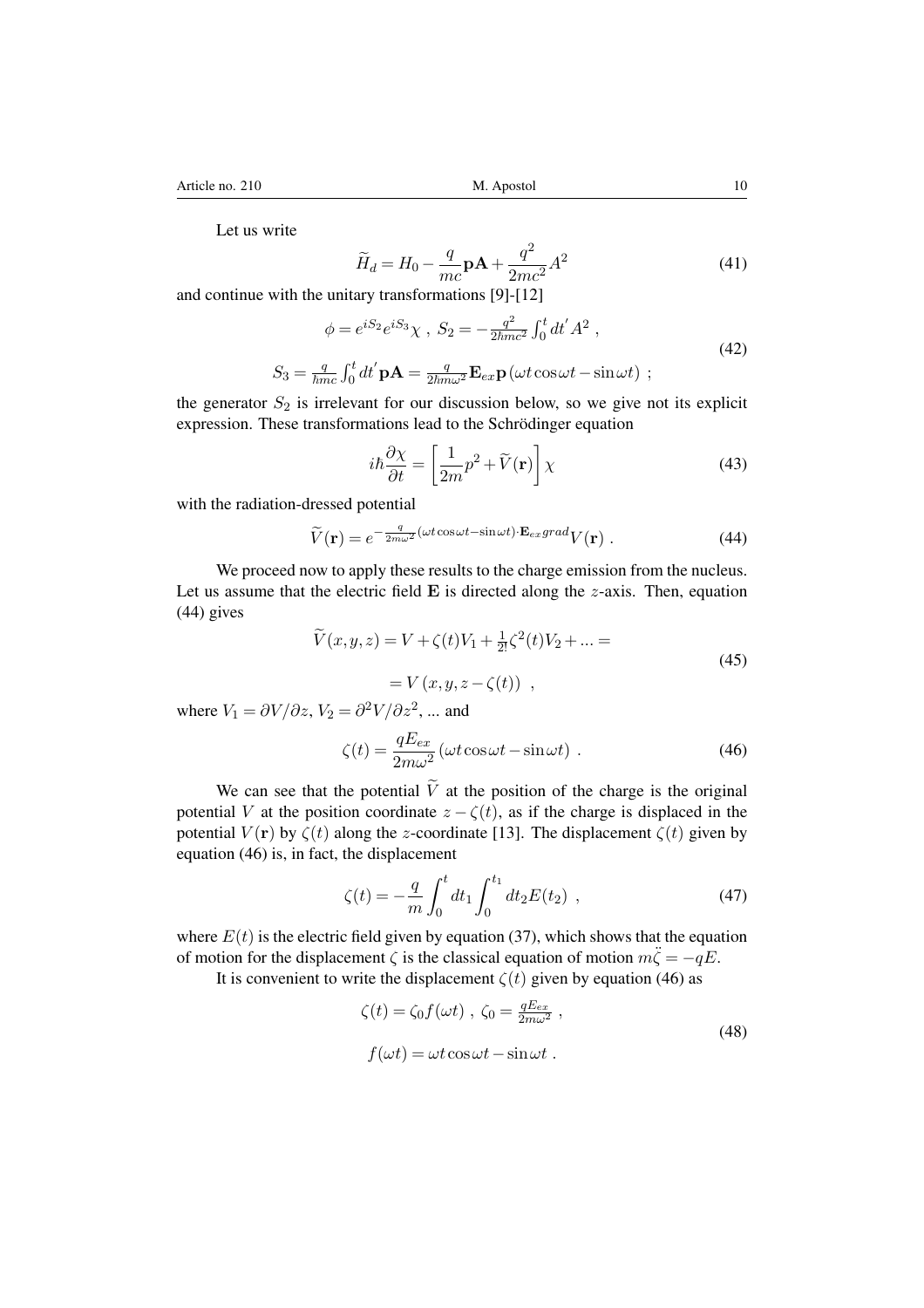The function  $f(\omega t)$  oscillates between  $\omega t$  and  $-\omega t$ , increasing in time; with our numerical data the amplitude  $\zeta_0$  can be written as

$$
\zeta_0 \simeq (1.7 \times 10^{-19} / Z^2) E_{ex} \tag{49}
$$

(in *cm*; for proton mass  $m = 2 \times 10^{-24}g$ ). This amplitude is much smaller than the dimension *a* of the nucleus; it follows that  $\zeta(t)$  may become comparable with *a* after a long time  $\tau_0$ , given by

$$
|f(\omega \tau_0)| = \frac{a}{\zeta_0} \simeq (5.6Z^2 \times 10^5)/E_{ex}
$$
. (50)

For  $\omega t \gg 1$  the maximum value of the function  $| f(\omega t) |$  is  $\omega t$  for  $\omega t = n\pi$ , where *n* is any (large) positive integer; from equation (50) we get the time

$$
\tau_0 \simeq \frac{a}{\omega \zeta_0} \simeq 2Z \times 10^{-11} / E_{ex} \tag{51}
$$

 $(in s<sup>-1</sup>)$ . Equation (51) is valid for

$$
7.7Z^3 \times 10^{-3} \ll E_{ex} \ll 5.6Z^2 \times 10^5 \tag{52}
$$

(in *esu*); the first inequality in equation (52) is the non-relativistic condition and the second inequality is  $\omega \tau_0 \gg 1$ . The upper limit in equation (52) is sufficiently high to cover all the relevant external fields. The inequalities in equation (52) imply the inequalities

$$
(3.5/Z) \times 10^{-17} \ll \tau_0 \ll (2.6/Z^2) \times 10^{-9}
$$
 (53)

(in *s*).

The time  $\tau_0$  in the range given by equation (53) is much longer than the characteristic time  $t_0$  of the nucleon states; for instance,  $t_0 \simeq 10^{-21} s$  for energy  $1 MeV$ . For lower external fields than those indicated in equation (52) the dynamics becomes more complex (due to the presence of the magnetic field) and more slow. Consequently, since  $\tau_0 \gg t_0$ , the nucleons suffer a re-arrangement (re-configuration) process, the nuclear mean field changes accordingly, and the dynamics amounts to the adiabatic introduction of the external field. The stationary nucleon states are slowly modified in time, the protons do not radiate electromagnetic energy and all the energy given by the external field is absorbed by the nucleus.

We pass now to estimate the energy loss of the electric field during the displacement of the charge. The electric field given by equation (37) can be written as  $E(t) = (E_{ex}/2)q(\omega t)$ , where  $q(\omega t) = \omega t \cos \omega t + \sin \omega t$ . The function  $q(\omega t)$  oscillates between  $\omega t$  and  $-\omega t$  (for  $\omega t = \pi n$ , *n* being any integer greater than 0), with zeros placed approximately at  $x_n = \omega t_n = (2n + 1)\pi/2$  for large *n*. The electric field passes through two neighbouring zeros during a semi-period; during this time the electric field is felt by the nucleons as a (non-vanishing) perturbation, which lasts  $\Delta(\omega t) = \pi$ ; the rapid re-arrangement processes accommodate this perturbation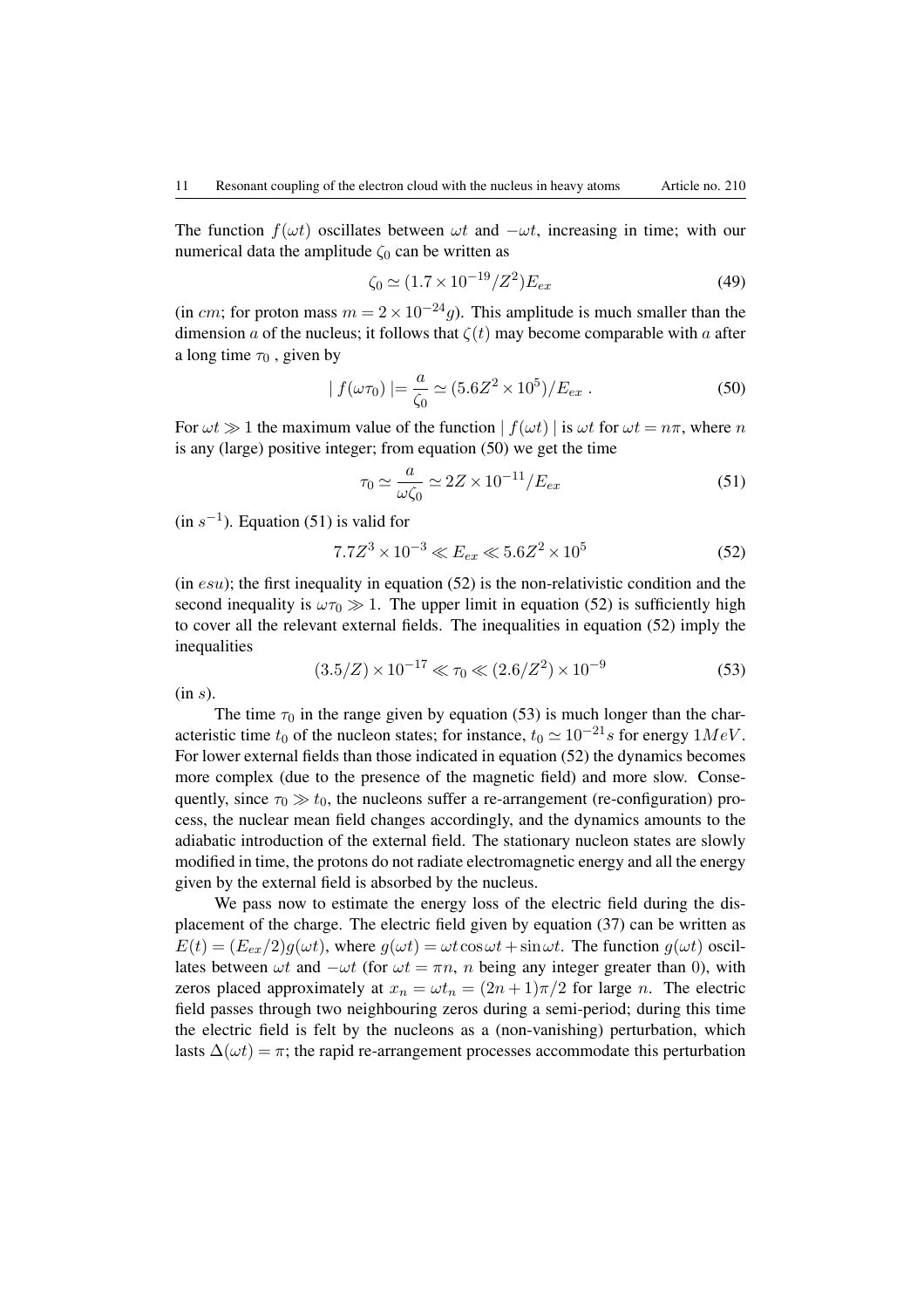during this interval of time. Therefore, we compute the energy transferred to the nucleons in a semi-period and sum these amounts of energy. The mechanical work done by the electric field in a semi-period from  $\omega t_n = (2n+1)\pi/2$  to  $\omega t_{n+1} = \omega t_n + \pi$  is given by

$$
W_n = q \int_{t_n}^{t_{n+1}} dt E(t) \dot{\zeta}(t) = \frac{q^2}{m} \int_{t_n}^{t_{n+1}} dt E(t) \int_0^t dt' E(t') =
$$
  

$$
= \frac{q^2 E_{ex}^2}{4m\omega^2} \int_{x_n}^{x_{n+1}} dx (x \cos x + \sin x) \int_0^x dx' (x' \cos x' + \sin x') =
$$
  

$$
= \frac{q^2 E_{ex}^2}{8m\omega^2} x^2 \sin^2 x \Big|_{x_n}^{x_{n+1}} = \frac{\pi^2 q^2 E_{ex}^2}{4m\omega^2} (n+1) ,
$$
 (54)

where  $x = \omega t$ . The summation over *n* gives the total mechanical work

$$
W \simeq \frac{\pi^2 q^2 E_{ex}^2}{8m\omega^2} (\omega \tau)^2 \tag{55}
$$

for  $\omega \tau \gg 1$ . When this energy is greater than the binding energy  $E_b \approx \hbar / t_0$  of the nucleon, the nucleon is ejected from the nucleus. The total energy gained by the protons is *ZW*; it is shared by all the nucleons, so we are left with *ZW/A* on the average for one nucleon, where *A* is the mass number. It follows that the ejection time is

$$
\tau \simeq \frac{2}{\pi q E_{ex}} \left[ m E_b (A/Z) \right]^{1/2} ; \qquad (56)
$$

with our numerical data we get

$$
\tau \simeq 2 \times 10^{-3} \frac{[E_b(A/Z)]^{1/2}}{E_{ex}} \tag{57}
$$

(in  $s$ ); it is useful to give this formula for binding energies in  $eV$ ,

$$
\tau \simeq (2.5 \times 10^{-9}) \frac{[E_b(eV)(A/Z)]^{1/2}}{E_{ex}(esu)} . \tag{58}
$$

The rate of nucleon ejection from the nucleus is  $w = 1/\tau$ . We can see that this rate is enhanced to a large extent, irrespective of whether the nucleus is stable or spontaneously decaying; the result may be applied to spontaneous alpha decay, where the pre-formation process of the alpha particle reduces appreciably the parameter *E<sup>b</sup>* in equation (58) and contributes to the enhancement of the decay rate. This is in contrast with the small effects of low external fields on the spontaneous alpha decay rate [14]. Also, we note that the ejection process holds both for protons and neutrons, as a consequence of the energy sharing. Moreover, the nucleon capture is favoured at resonance.

However, the high resonant electric field acts on the electrons too; the above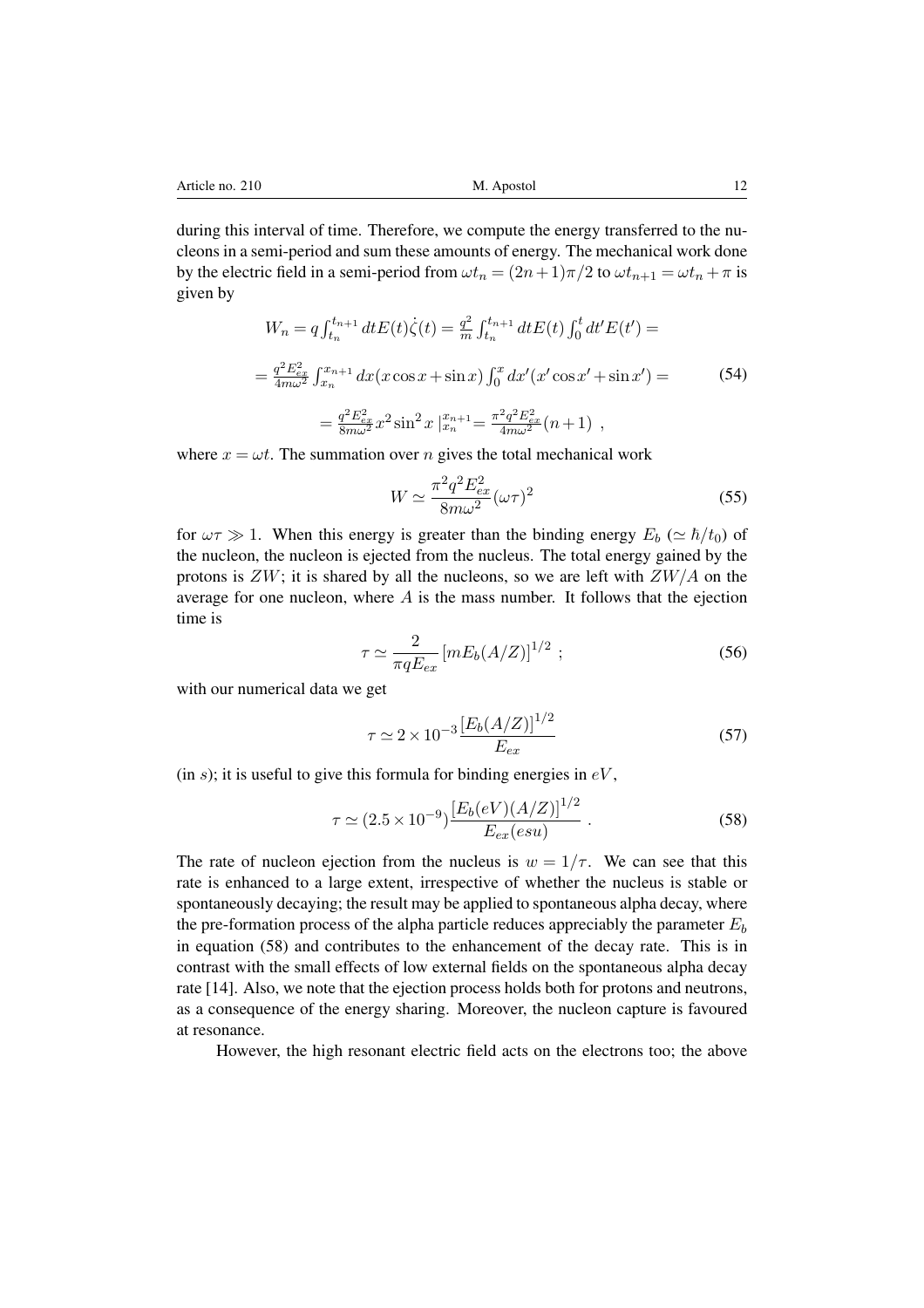calculations are valid in this case, the ionization time being given by

$$
\tau_{el} \simeq (5.6 \times 10^{-11}) \frac{[E_{be}(eV)]^{1/2}}{E_{ex}(esu)} , \qquad (59)
$$

where  $E_{be}$  is the electron binding energy. We can see that the ionization time  $\tau_{el}$  is much shorter than the time of nucleon emission  $\tau$ . During the ionization process the resonance frequency changes (according to  $Z \rightarrow Z + z/3$ , where *z* is the ion charge; see discussion above), and the ionization and the nucleon emission are stopped; by tuning the external frequency such as to maintain the resonant regime, the ionization process may continue, up to a maximum ion charge of the order  $z \approx Z^{2/3}$ , when the Thomas-Fermi theory is not valid anymore; at this point, the screening and the resonant regime disappear [13]. Since the nucleon emission time  $\tau$  is much longer than the ionization time, we can see that, practically, the fast nucleon emission cannot be achieved.

#### 7. CONCLUSION

In conclusion, it is shown in this paper that heavy atoms (or ions) may exhibit giant dipolar vibrations of their electron cloud with a frequency of the order  $\omega_0 = 15ZeV$  (in the moderate *X*-ray range); the description of these eigenmodes is made here by means of a linearized Thomas-Fermi theory, which provides accurate binding energies. The dynamics of these vibrations implies the displacement of the electron cloud as a whole, with respect to the atomic nucleus (dipolar approximation). For shorter wavelengths (quasi-dipolar approximation) the local dynamics of the electron cloud reveals dispersive (propagating) plasmons with the same basic frequency  $\omega_0$ . As a consequence of the high frequency  $\omega_0$  of its dipolar eigenmodes, the electron cloud screens to a great extent the electric field of an external optical-laser radiation, such that the electric field seen by the atomic nucleus is greatly reduced. At the same time, the presence of these eigenmodes indicates a resonant regime for an external field with frequencies close to the frequency  $\omega_0$ , which enhances appreciably the internal electric field acting upon the electrons and the nucleus; this is the internal electric field of the electrons coupled to the nucleus. The (high) rates of atom ionization and nucleon ejection from the nucleus under the action of such an enhanced electric field are estimated in this paper. It is shown that the much faster ionization process spoils the resonant regime very quickly and precludes, in fact, the fast nucleon emission.

*Acknowledgements.* The author is indebted to S. Misicu for many fruitful discussions and the members of the Laboratory of Theoretical Physics at Magurele-Bucharest. This work has been supported by the Scientific Research Agency of the Romanian Government through Grants 04-ELI / 2016 (Program 5/5.1/ELI-RO), PN 16 42 01 01 / 2016, PN 19 09 01/2018, PN (ELI) 16 42 01 05 / 2016